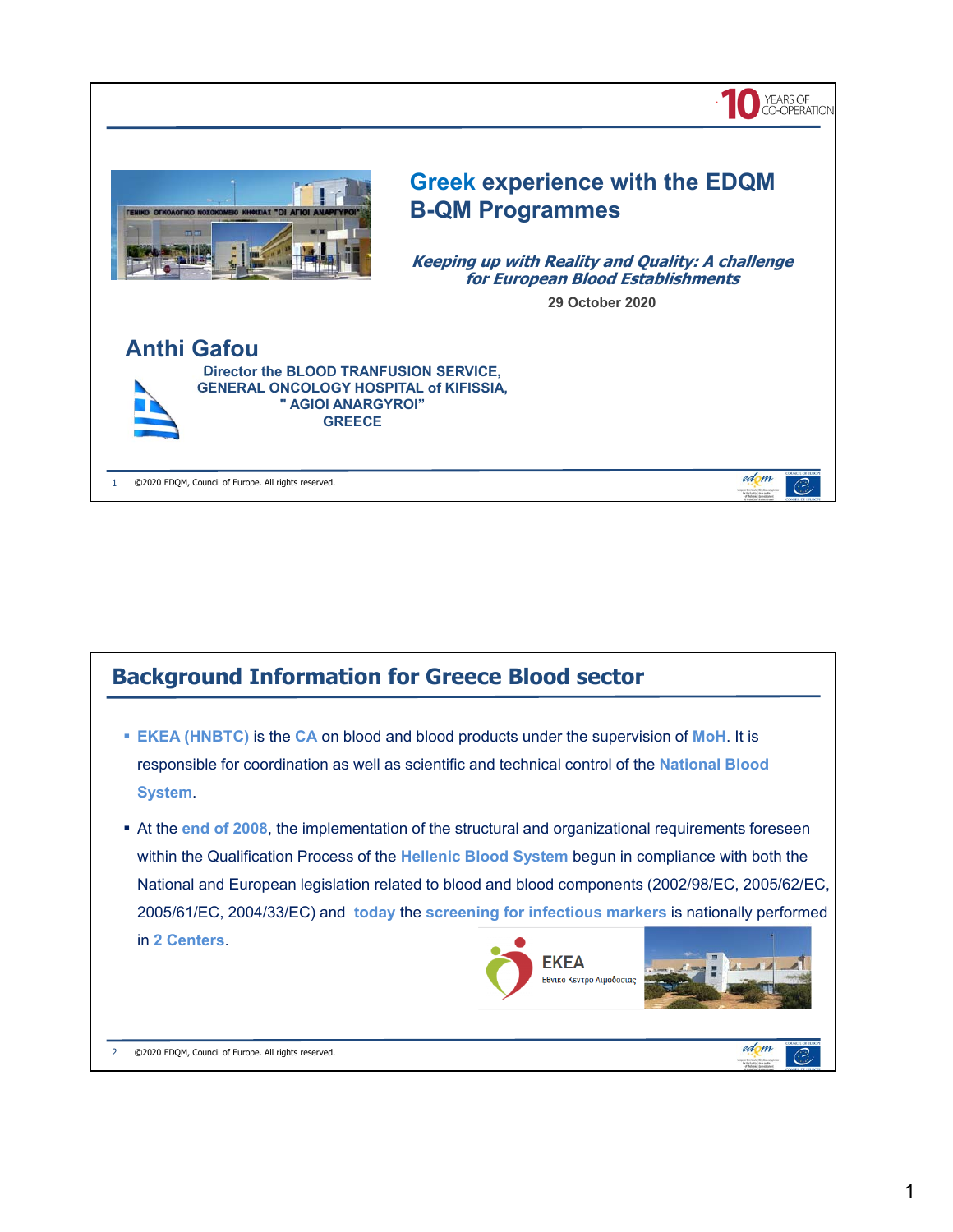| <b>Background Information for Greece Blood sector</b>                                                                                                                                                                      |                  |
|----------------------------------------------------------------------------------------------------------------------------------------------------------------------------------------------------------------------------|------------------|
| <b>The Blood Supply System still remains decentralized &amp; basically hospital-based. Mostly all of he 97</b><br>Hospital Blood Banks perform recruitment of donors, blood collection, blood grouping, cross matching and |                  |
| transfusion (BEs).<br>. Nationally 510.111 units were collected in 2019 and 120.000 of<br>them are transfused to thalassemia patients (E.KE.A, Dr Stamoulis,<br>personal communication).                                   | m<br>www.ekea.gr |
| ©2020 EDOM, Council of Europe. All rights reserved.                                                                                                                                                                        | edom             |

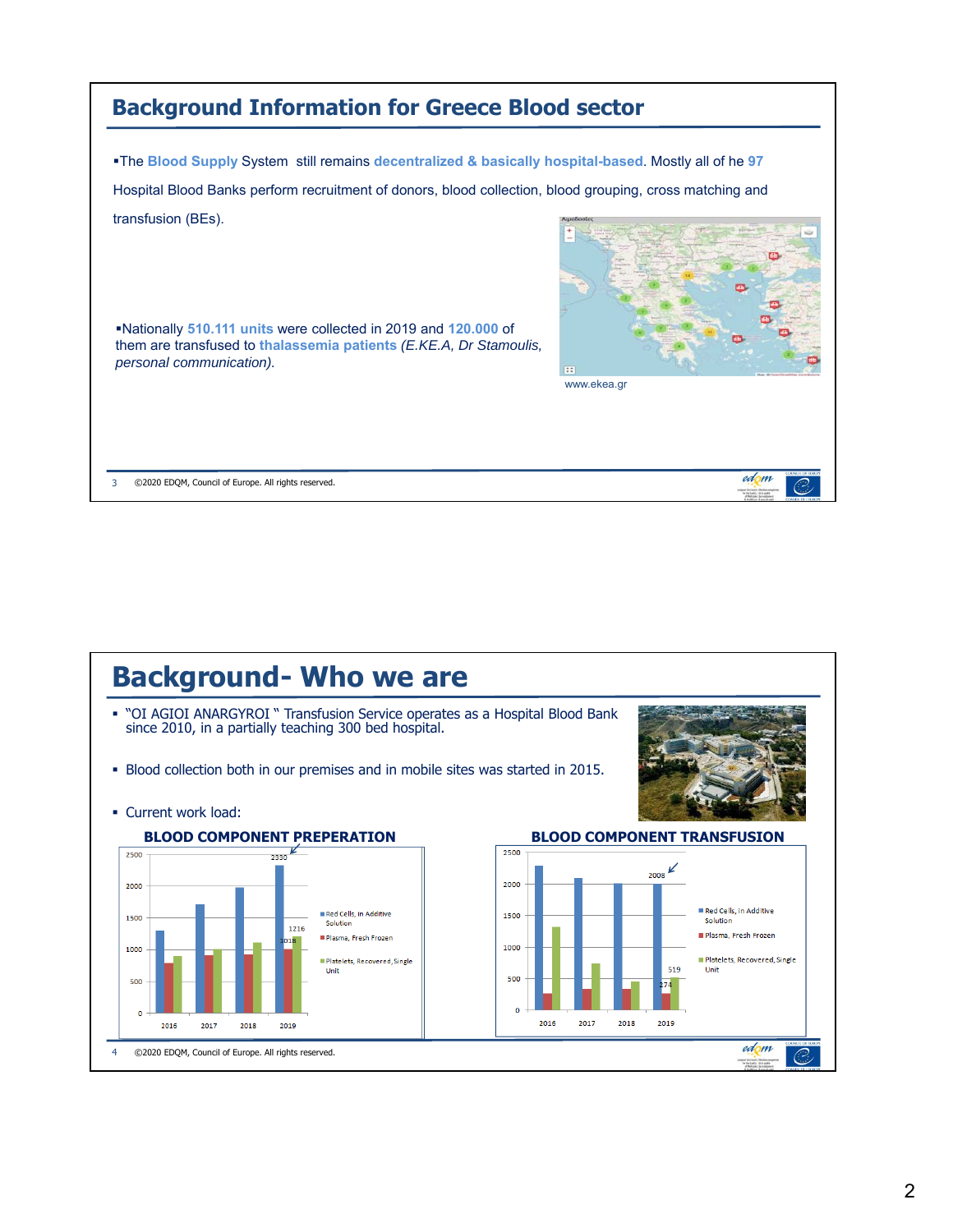|      | <b>OUR LONG JOURNEY TOWARDS QUALITY &amp; SAFETY</b>                                                                                                                                                                                                                                                                                             |
|------|--------------------------------------------------------------------------------------------------------------------------------------------------------------------------------------------------------------------------------------------------------------------------------------------------------------------------------------------------|
| 2016 | <b>•</b> 2 members of our department were qualified as ISO 9001 certification body assessor (ISO 9001<br>Auditor/Lead Auditor, 5-day CQI and IRCA certified course)                                                                                                                                                                              |
| 2017 | Certification on ISO 9001-2015 (TUV HELLAS):<br>Scope; Blood Transfusion Services (Collection, Processing, Test and Issue). Hospital based Transfusion<br>Activities and Patient Blood Management Practice to In-& Outpatients.<br>• Internal audits: at least once per year<br>External inspection - TUV: yearly (1 inspector, 8 working hours) |
| 2018 | <b>EDQM B-MJV Audit - 3 auditors, 2</b> $\frac{1}{2}$ days                                                                                                                                                                                                                                                                                       |
| 2019 | • Certification on ISO 15189 (Hellenic Accreditation System SA»-«ESYD»)                                                                                                                                                                                                                                                                          |
| 2019 | • CA E.KE.A External audit (3 inspectors: 1 external legally trained auditor, 2 E.KE.A personnel with<br>relevant competence, 8 working hours), the report is still pending                                                                                                                                                                      |
| 5    | edom<br>©2020 EDOM, Council of Europe. All rights reserved.                                                                                                                                                                                                                                                                                      |

## **HOW WE HEARD ABOUT THE B-QM PROGRAMME**

- **Training Course**: European Conference on Sharing best practices: 17-19 October 2017, Strasbourg, France
- **Alexandroupolis Blood Establishment** previous experience (Dr Martinis, personal communication)
- **BLOOD-QUALITY MANAGEMENT PROGRAMME** (Observe the QMS under development and give on site training /recommendations/advice for improvement and/or implementation of the QMS) :
	- does not supersede/replace inspections performed by authorities
	- open to all European blood establishments
	- free of charge
- **-** Application was submitted for **B-MJV** in 2017: Check compliance with requirements, report & recommendations
- Aim: to help improving our newly established QMS

6 ©2020 EDQM, Council of Europe. All rights reserved.

edom

spean Don (such)<br>In the Dockly

C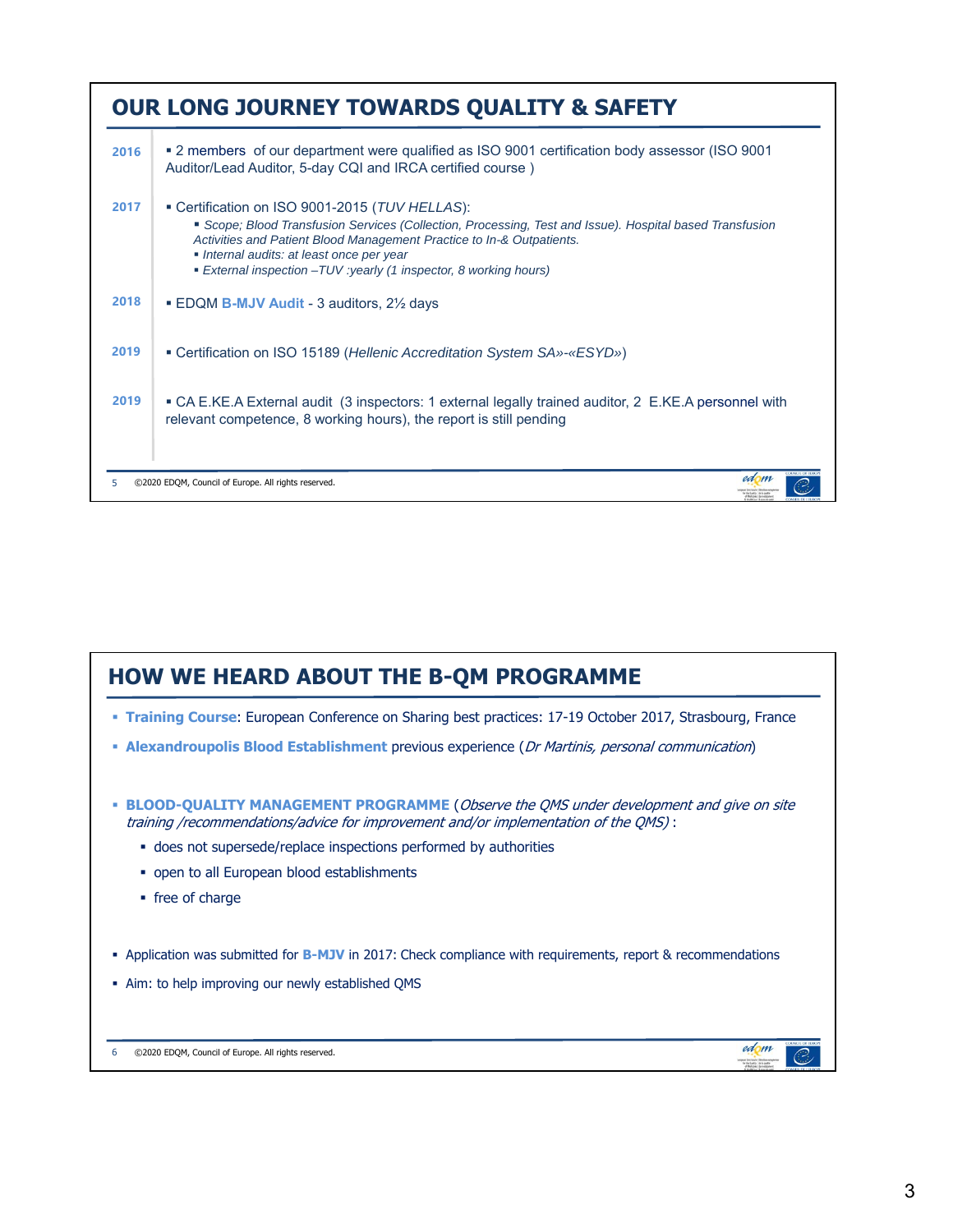| <b>THEY SAID YES</b>                                                                |                               |
|-------------------------------------------------------------------------------------|-------------------------------|
| • The audit was scheduled in November 2018                                          |                               |
| . 3 auditors for 3 days !!!???                                                      |                               |
| We mobilized our courage and humour (with a minimum of seriousness)<br>$\checkmark$ |                               |
| We decided to be:                                                                   |                               |
| open and honest,                                                                    | <b>IIIOh MY</b><br><b>GOD</b> |
| not to hesitate asking questions,                                                   | <i><u>Presenter</u></i>       |
| and to enjoy the whole process                                                      |                               |
|                                                                                     |                               |
| ©2020 EDOM, Council of Europe. All rights reserved.                                 | edom                          |

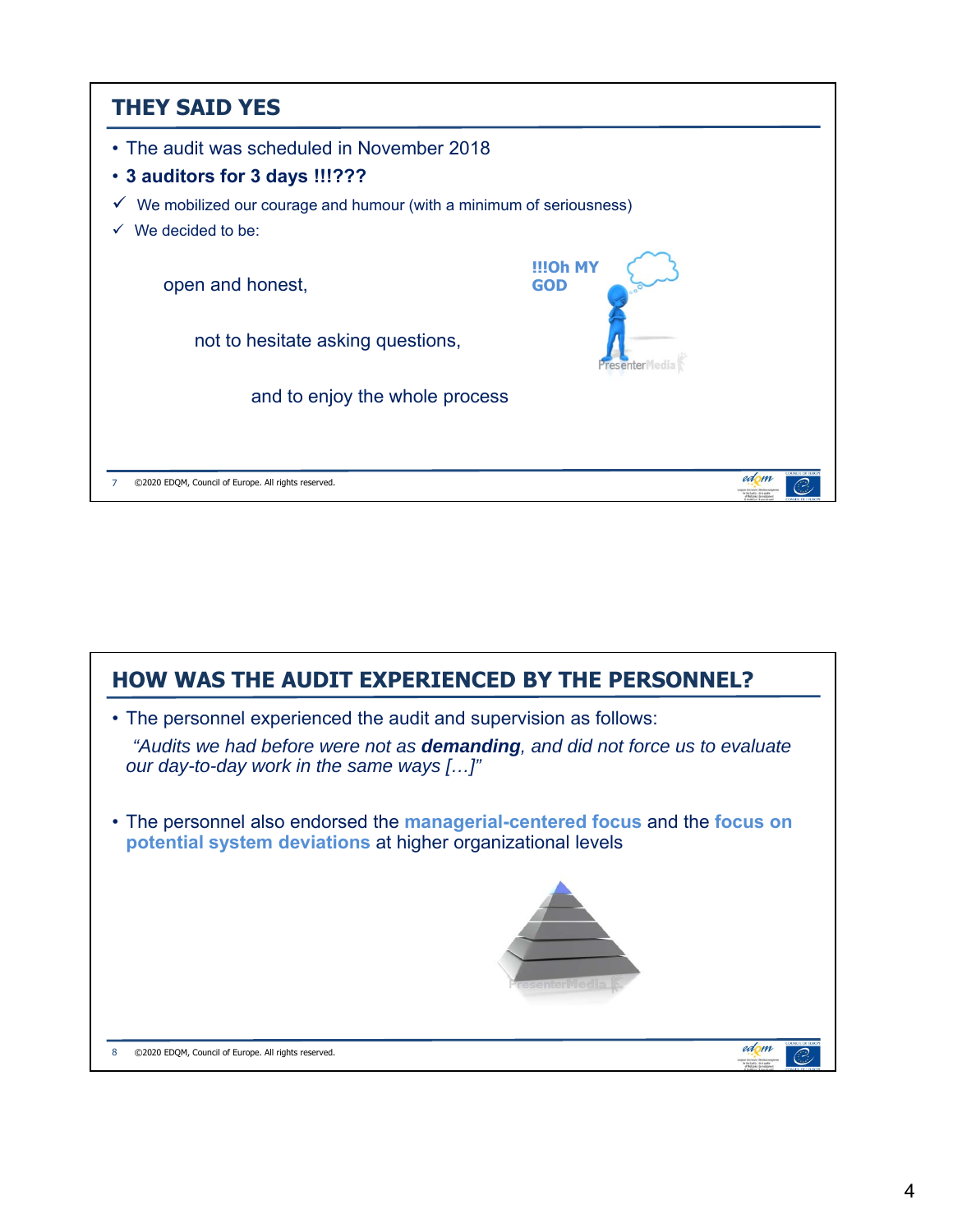|                                                                      | <b>CREATED AWARENESS</b>                              |                                                                                                                                                           |
|----------------------------------------------------------------------|-------------------------------------------------------|-----------------------------------------------------------------------------------------------------------------------------------------------------------|
|                                                                      | <b>B-MJV020</b>                                       | The experts brought out difficulties in our<br>understanding of the quality concepts in<br>implementing requirements and<br>developing an integrated QMS. |
|                                                                      | <b>Closing Meeting</b><br><b>Nea Kifissia, Athens</b> | <b>B-MJV020-Preliminary Report-</b><br><b>Observations:</b>                                                                                               |
|                                                                      | Greece<br>Auditors: M-L. Hecquet, A. Aquilina,        | .RM is not <b>embedded</b> in the Quality management<br>System                                                                                            |
|                                                                      | L. Montrasio, B. Rothe                                | •Evidence of practical implementation of RM is<br>missing.                                                                                                |
| LANGUA Auxiliara imma (CZN 12 FEXAA), Control of Exetym All rights a | C)                                                    | .RM is currently implemented solely in the context<br>of CAPA.                                                                                            |
|                                                                      |                                                       | •Personnel do not have a full of Risk<br>Management                                                                                                       |
|                                                                      | ©2020 EDQM, Council of Europe. All rights reserved.   | edom<br>by the Dunble Tim le board                                                                                                                        |

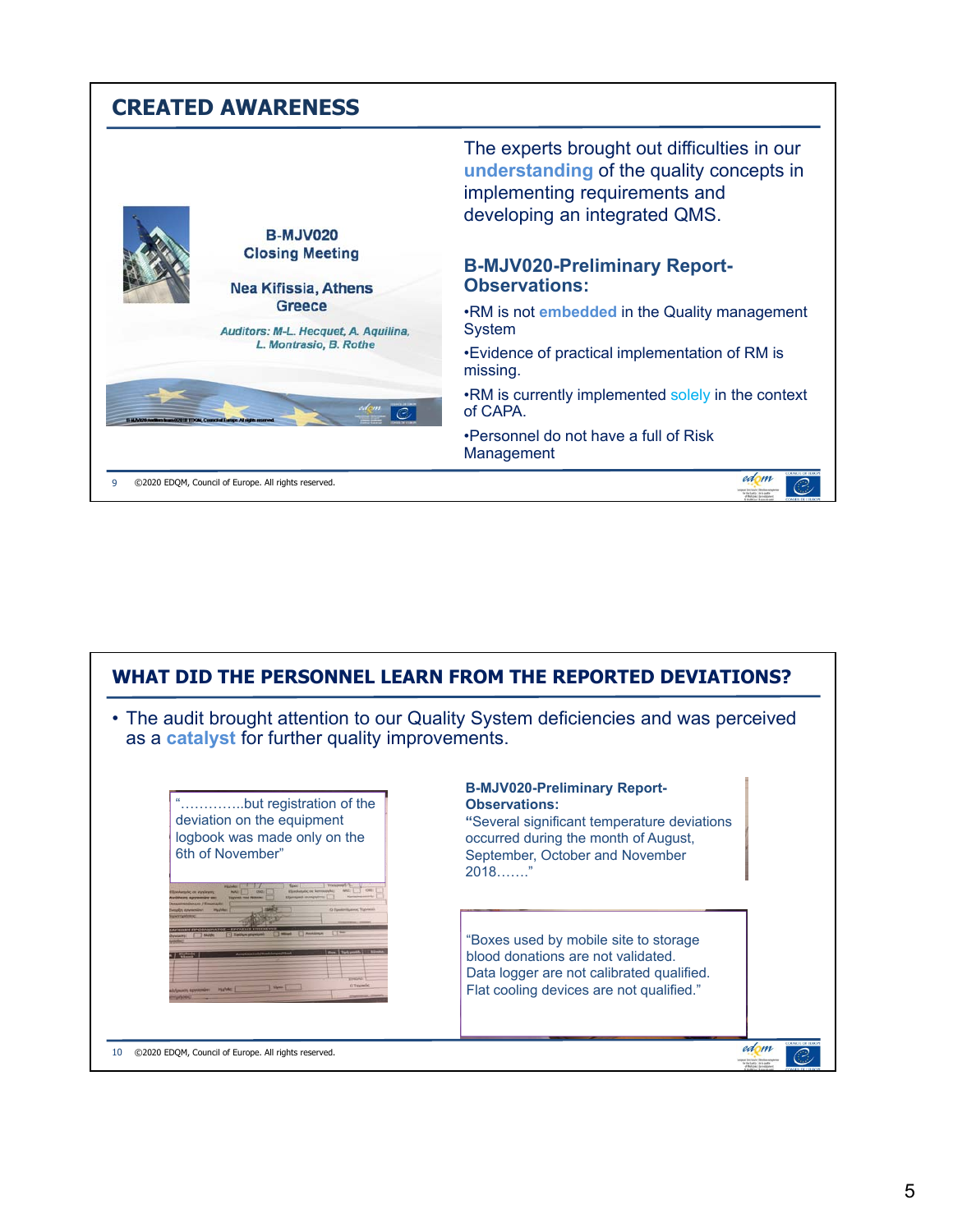| <b>CREATED AWARENESS</b>                                                                                                                      |                                                      |
|-----------------------------------------------------------------------------------------------------------------------------------------------|------------------------------------------------------|
| Number and scope of B-MJV report recommended changes:<br>- major 17<br>- minor 26                                                             |                                                      |
| The audit generated the need to work systematically in implementing clinical and<br>laboratory practice changes and to sustain these changes. |                                                      |
|                                                                                                                                               |                                                      |
| ©2020 EDQM, Council of Europe. All rights reserved.<br>11                                                                                     | <b>DENCH OF HIS</b><br>edom<br>by the Duddy in Scout |

|     | e<br>ΣΥΜΒΑΝΤΑ & ΔΙΟΡΘΩΤΙΚΕΣ 2.xlsx |                                 |                                   |                       |                |               |                       |         |                                                                                    |               |                     |                            |                     |                                       |                 |               |                        |
|-----|------------------------------------|---------------------------------|-----------------------------------|-----------------------|----------------|---------------|-----------------------|---------|------------------------------------------------------------------------------------|---------------|---------------------|----------------------------|---------------------|---------------------------------------|-----------------|---------------|------------------------|
|     |                                    | B                               | $\mathbf{C}$                      | D                     | Ε              |               | G                     | H       | т.                                                                                 | $\mathbf{J}$  | K                   |                            | M                   | N                                     | $\circ$         | P             | $\mathbf Q$            |
|     | MA.                                | <b>HMER</b><br><b>TYMBANTOS</b> | <b>HAMP</b><br><b>SATATIVADIO</b> | <b>COLORED EDITOR</b> | <b>ALDENNE</b> | KAININH       | <b>MONASA</b>         | BARS    | <b>ПЕРИРАФН</b>                                                                    | <b>KOMMOT</b> | <b>TOMEAS</b>       | <b>VIAITIOTHTA</b>         | ENIMOUR             | <b>ELLION</b><br><b>GARANTHORNHOL</b> | <b>ANADOPA</b>  | NC.           | <b>WIL KATAFPAIDIE</b> |
| 84  | 83                                 | 20/11/18                        |                                   |                       |                |               |                       |         | ΚΑΤΑΓΡΑΦΗ ΠΟΙΟΤΙΚΟΥ ΕΛΕΓΧΟΥ                                                        | 4407          | Άλλα (Αιμοδοσία)    | Ανθρώπινο σφάλμα           |                     |                                       | ΕΣΩΤΕΡΙΚ        | NAI           | <b>QPLAN</b>           |
| 85  | 84                                 | 14/12/18                        |                                   |                       | OXI            |               | 18002895,<br>18002896 | ΣE<br>M | ΛΑΝΘΑΣΜΕΝΗ ΚΑΤΑΧΩΡΗΣΗ ΕΡΓΑΣΤΗΡΙΑΚΩΝ ΕΞΕΤΑΣΕΩΝ                                      | AE03          | Άλλα (Αιμοδοσία)    | Ανθρώπινο σφάλμα           | <b>I</b> non        |                                       | EKAE            |               |                        |
| 86  | 85                                 | 07/01/19                        |                                   | $1-M1$                |                |               |                       |         | ΑΡΜΟΔΙΟΤΗΤΕΣ ΠΡΟΣΩΠΙΚΟΥ - ΟΡΓΑΝΟΓΡΑΜΜΑ                                             | AA03          | Άλλα (Αιμοδοσία)    | Ανθρώπινο σφάλμα           |                     |                                       | ΕΣΩΤΕΡΙΚ        | KAT           | $=$ EDQM               |
| 87  | 86                                 | 07/01/19                        |                                   | $2-M2$                | ٠              |               |                       |         | EAAEIWEIZ ZΔΠ (RM, CC, VALIDATION)                                                 | AA13          | Άλλα (Αιμοδοσία)    | Ανθρώπινο σφάλμα           |                     |                                       | ΕΣΩΤΕΡΙΚ        | <b>NAI</b>    | EDOM                   |
| 88  | 87                                 | 07/01/19                        |                                   | $3-M3$                | ٠              |               |                       |         | ΣΥΣΤΗΜΑ ΤΕΚΜΗΡΙΩΣΗΣ ΕΛΕΓΧΟΥ ΕΝΤΥΠΩΝ                                                | AA05          | Άλλα (Αιμοδοσία)    | Ανθρώπινο σφάλμα           |                     |                                       | ΕΣΩΤΕΡΙΚ        | NAI<br>$\sim$ | EDQM                   |
| 89  | 88                                 | 07/01/19                        |                                   | $4 - M4$              | $\checkmark$   |               |                       |         | ΙΧΝΗΛΑΣΙΜΟΤΗΤΑ ΥΠΟΓΡΑΦΗΣ ΠΡΟΣΩΠΙΚΟΥ                                                | AEO5          | Άλλα (Αιμοδοσία)    | Ανθρώπινο σφάλμα           |                     |                                       | ΕΣΩΤΕΡΙΚ        | NAI           | EDQM                   |
| 90  | 89                                 | 07/01/19                        |                                   | $5 - MS$              | ×              | $\sim$        |                       |         | ΧΕΙΡΟΓΡΑΦΕΣ ΕΤΙΚΕΤΕΣ ΣΕ ΑΝΤΙΔΡΑΣΤΗΡΙΑ                                              | R0AA          | Άλλα (Αιμοδοσία)    | Ανθρώπινο σφάλμα           |                     |                                       | ΕΣΩΤΕΡΙΚ        | NAI           | EDQM                   |
| 91  | 90                                 | 07/01/19                        |                                   | $6 - M6$              | ٠              |               |                       |         | ΤΕΚΜΗΡΙΩΣΗ ΕΚΠΑΙΔΕΥΣΗΣ ΠΡΟΣΩΠΙΚΟΥ                                                  | E0AA          | Άλλα (Αιμοδοσία)    | Ανθρώπινο σφάλμα           |                     |                                       | ΕΣΩΤΕΡΙΚ        | NAI           | EDOM                   |
| 92  | 91                                 | 07/01/19                        |                                   | $7-M7$                | ٠              | $\sim$        |                       |         | ΕΝΣΩΜΑΤΩΣΗ ΤΟΥ RM ΣΤΟ ΣΔΠ                                                          | AA13          | Άλλα (Αιμοδοσία)    | Ανθρώπινο σφάλμα<br>٠      |                     |                                       | ΕΣΩΤΕΡΙΚ        | NAI           | EDOM                   |
| 93  | 92                                 | 07/01/19                        |                                   | 8-SD1                 | ٠              |               |                       |         | ΕΓΚΑΤΑΣΤΑΣΕΙΣ ΠΟΥ ΔΕΝ ΕΞΑΣΦΑΛΙΖΟΥΝ ΤΗΝ ΠΡΟΣΤΑΣΙΑ ΠΡΟΣΩΠΙΚΩΝ<br>ΔΕΔΟΜΕΝΩΝ ΑΙΜΟΔΟΤΩΝ | 401           | Άλλα (Αιμοδοσία)    | Ave                        | <b>EDQM CAPAS!!</b> |                                       | ΕΣΩΤΕΡΙΚ        | NAI           | EDOM                   |
| 94  | 93                                 | 07/01/19                        |                                   | $9 - BC1$             | ٠              | $\sim$        |                       |         | ΚΑΤΑΓΡΑΦΗ ΣΩΜΑΤΙΚΟΥ ΒΑΡΟΥΣ ΑΙΜΟΔΟΤΩΝ                                               | ΣA01          | Συλλογή αίματος     | $Av\theta$<br>÷            |                     |                                       | ΕΣΩΤΕΡΙΚ        | <b>NAI</b>    | EDOM                   |
| 95  | 94                                 | 07/01/19                        |                                   | $10-BC2$              | ٠              |               |                       |         | ΜΗ ΤΗΡΗΣΗ SOP ΦΛΕΒΟΚΕΝΤΗΣΗΣ                                                        | ΣA04          | Συλλονή αίματος     | Avé<br>÷                   | with more further   |                                       | ΕΣΩΤΕΡΙΚ        | <b>IAI</b>    | EDOM                   |
| 96  | 95                                 | 07/01/19                        |                                   | $11 - P1$             | ÷              |               |                       |         | ΕΣΦΑΛΜΕΝΗ ΕΠΕΞΕΡΓΑΣΙΑ ΠΑΡΑΓΩΓΩΝ (ΛΕΥΚΑΦΑΙΡΕΣΗ ΕΚΤΟΣ ΤΩΝ 48<br><b>OPON</b>          | IN03          | Επεξεργασία         | Avé<br>÷                   | down to the next    |                                       | <b>EZOTEPIK</b> | <b>IAV</b>    | EDOM                   |
| 97  | 96                                 | 07/01/19                        |                                   | 12-P2.P4              |                |               |                       |         | ΕΣΦΑΛΜΕΝΗ ΕΠΕΞΕΡΓΑΣΙΑ ΠΑΡΑΓΩΓΩΝ (ΤΕΚΜΗΡΙΩΣΗ ΧΡΟΝΟΥ<br>ΛΕΥΚΑΦΑΙΡΕΣΗΣ)               | EN03          | Επεξεργασία         | Ave<br>٠                   |                     |                                       | ΕΣΩΤΕΡΙΚ        | NAI           | EDOM                   |
| 98  | 97                                 | 07/01/19                        |                                   | $13 - P3$             |                | ×             |                       |         | ΟΡΙΟ ΑΣΦΑΛΕΙΑΣ ΕΠΕΞΕΡΓΑΣΙΑΣ ΠΑΡΑΓΩΓΟΥ (ΛΕΥΚΑΦΑΙΡΕΣΗ-24 ΩΡΕΣ)                       | EN03          | Επεξεργασία         | Avf<br>٠                   | page                |                                       | ΕΣΩΤΕΡΙΚ        | NAI<br>٠      | EDQM                   |
| 99  | 98                                 | 07/01/19                        |                                   | $14 - P4$             |                |               |                       |         | ΕΛΕΓΧΟΣ ΑΝΤΙΣΩΜΑΤΩΝ ΣΕ ΑΙΜΟΔΟΤΕΣ 1ης ΦΟΡΑΣ                                         | EE03          | Εξετάσεις αιμοδοτών | Ανθρώπινο σφάλμα           |                     |                                       | ΕΣΩΤΕΡΙΚ        | NAI<br>٠      | EDQM                   |
| 100 | 99                                 | 07/01/19                        |                                   | 15-BT2                | ×              |               |                       |         | ΕΦΑΡΜΟΓΗ ΚΑΝΟΝΩΝ GLP                                                               | AA13          | Άλλα (Αιμοδοσία)    | Ανθρώπινο σφάλμα           |                     |                                       | ΕΣΩΤΕΡΙΚ        | <b>NAI</b>    | EDQM                   |
| 101 | 100                                | 07/01/19                        |                                   | 16-QC1                |                |               |                       |         | ΤΕΚΜΗΡΙΩΣΗ RA ΣΕ ΠΟΙΟΤΙΚΟ ΕΛΕΓΧΟ (ΜΕΤΡΗΣΗ ΑΙΜΟΣΦΑΙΡΙΝΗΣ                            | AA05          | Άλλα (Αιμοδοσία)    | Ανθρώπινο σφάλμα           |                     |                                       | ΕΣΩΤΕΡΙΚ        | <b>NAI</b>    | EDQM                   |
| 102 | 101                                | 07/01/19                        |                                   | $17-0C2$              | ×              | $\sim$        |                       |         | ΕΛΛΕΙΨΗ ΣΧΕΔΙΟΥ ΠΟΙΟΤΙΚΟΥ ΕΛΕΓΧΟΥ                                                  | 4405          | Άλλα (Αιμοδοσία)    | Ανθρώπινο σφάλμα           |                     |                                       | ΕΣΩΤΕΡΙΚ        | NAI           | EDOM                   |
| 103 | 102                                | 07/01/19                        |                                   | 18-QC3                | ٠              | $\rightarrow$ |                       |         | EФAPMOFH SPC                                                                       | AA05          | Άλλα (Αιμοδοσία)    | Ανθρώπινο σφάλμα<br>٠      |                     |                                       | ΕΣΩΤΕΡΙΚ        | NAI           | EDOM                   |
| 104 | 103                                | 07/01/19                        |                                   | $19 - 11$             | ×              |               |                       |         | ΕΛΛΕΙΨΗ ΣΤΗ ΣΗΜΑΝΣΗ ΜΟΝΑΔΩΝ (ΑΡΙΘΜΟΣ ΑΙΜΟΔΟΤΗ)                                     | 4202          | Άλλα (Αιμοδοσία)    | Ανθρώπινο σφάλμα           |                     |                                       | ΕΣΩΤΕΡΙΚ        | NAI           | EDQM                   |
| 105 | 104                                | 07/01/19                        |                                   | $20 - 12$             | ٠              | $\rightarrow$ |                       |         | - ΕΣΦΑΛΜΕΝΗ ΠΡΑΚΤΙΚΗ ΣΗΜΑΝΣΗΣ ΜΟΝΑΔΩΝ                                              | AZ02          | Άλλα (Αιμοδοσία)    | Ανθρώπινο σφαλμα<br>٠<br>٠ |                     |                                       | ΕΣΩΤΕΡΙΚ        | <b>JAJ</b>    | $-$ EDQM               |
|     | BAΣH                               | ΚΩΔΙΚΑΣ                         | ΣΥΜΒΑΝΤΑ                          | ΕΠΕΞΕΡΓΑΣΙΑ           |                | m             |                       |         |                                                                                    |               |                     |                            |                     |                                       |                 |               |                        |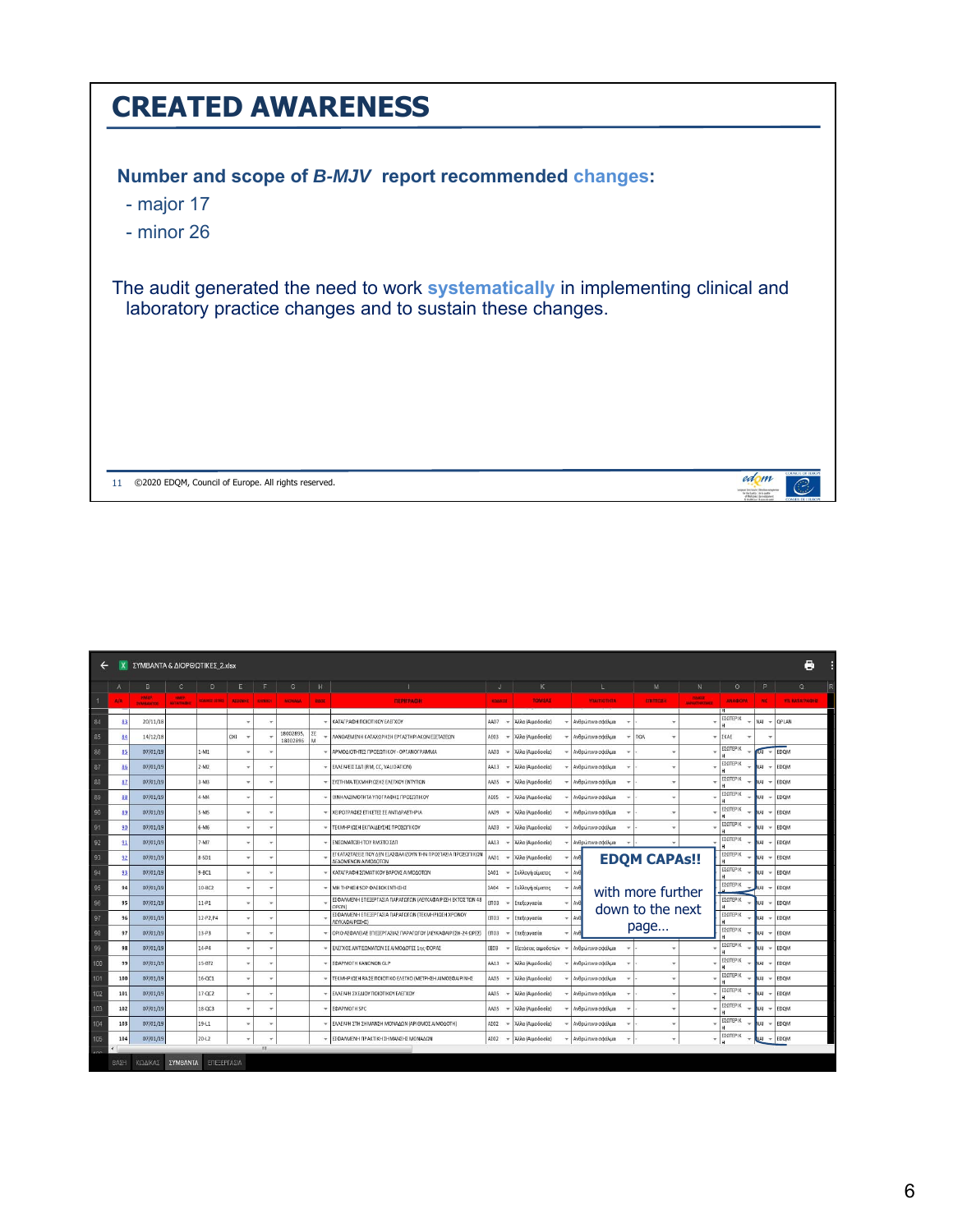## **BARRIERS TO THE PROPOSED CHANGES**



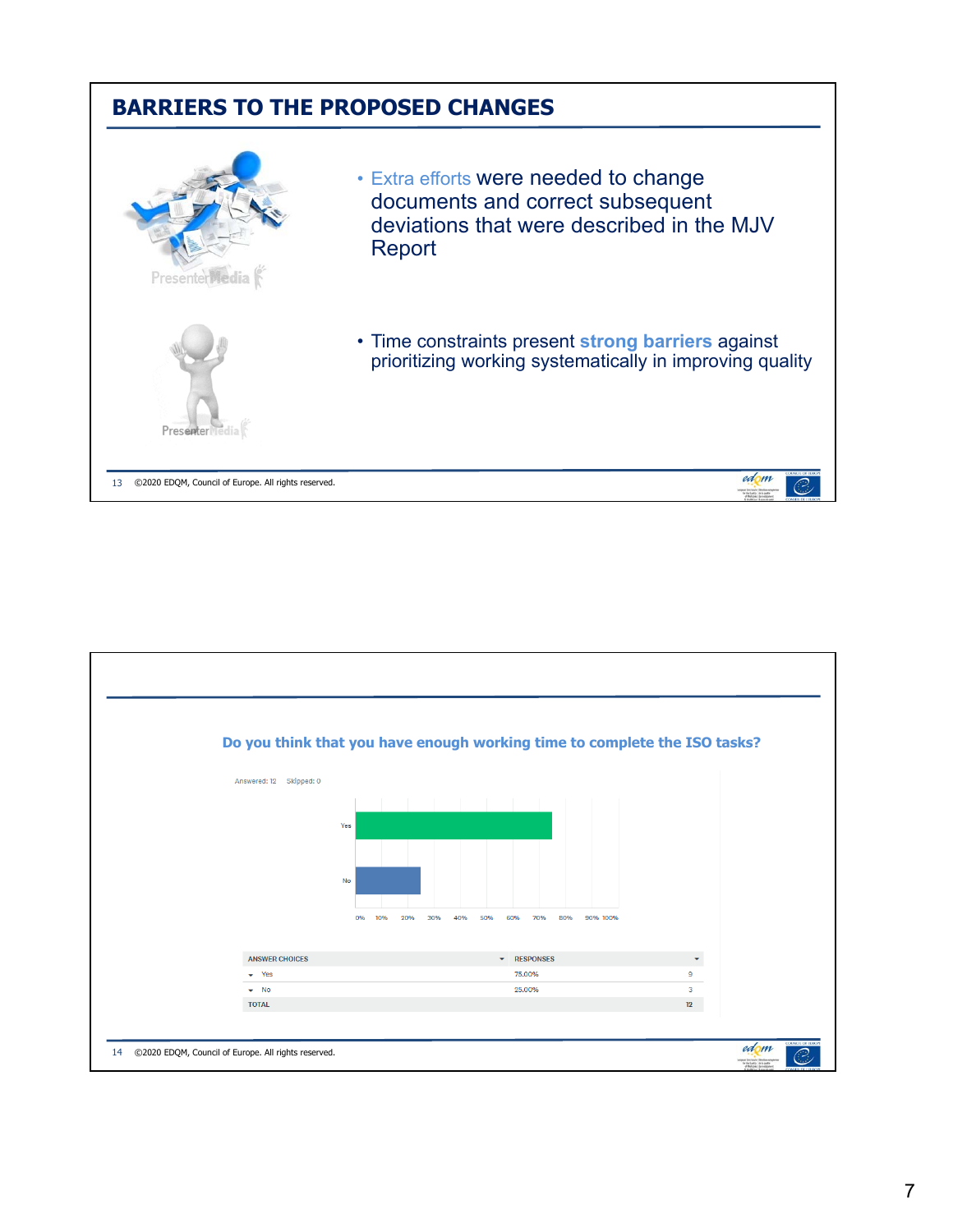

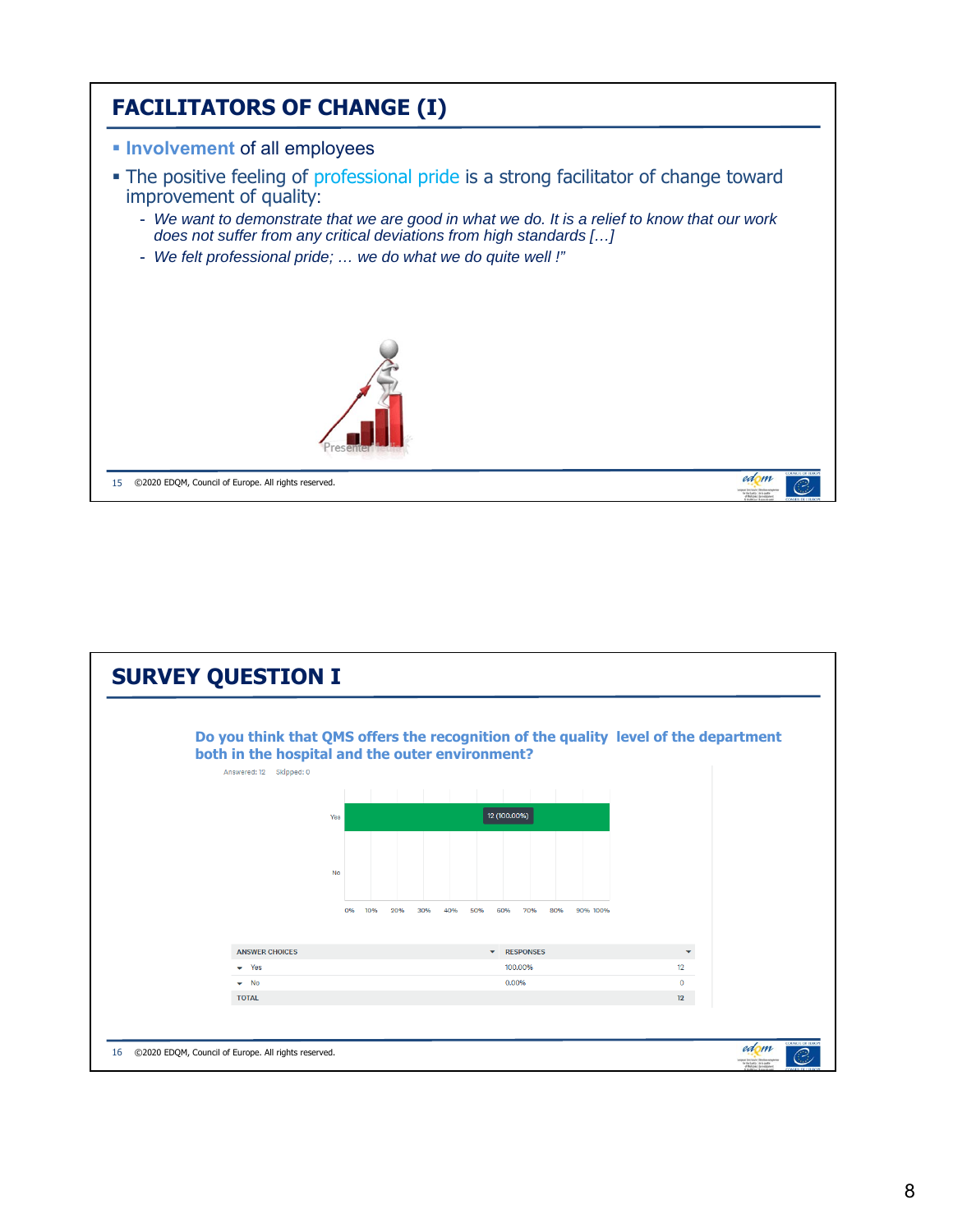| <b>CRITICAL ASPECTS OF SUSTAINABILITY</b>                                                                                                                                                                                                                                    |
|------------------------------------------------------------------------------------------------------------------------------------------------------------------------------------------------------------------------------------------------------------------------------|
| • The recommended changes and the acquired knowledge were substantial (in<br>both number and scope).                                                                                                                                                                         |
| • We have put a lot of effort to retain and share the created knowledge.                                                                                                                                                                                                     |
| • Sharing is absolutely crucial as a way of maintaining these changes in the presence<br>of personnel losses or modifications (for example, we faced mid-way in the process<br>a change of personnel in a key member of our team, under the role of the Quality<br>Manager). |
| edom<br>©2020 EDQM, Council of Europe. All rights reserved.<br>17                                                                                                                                                                                                            |

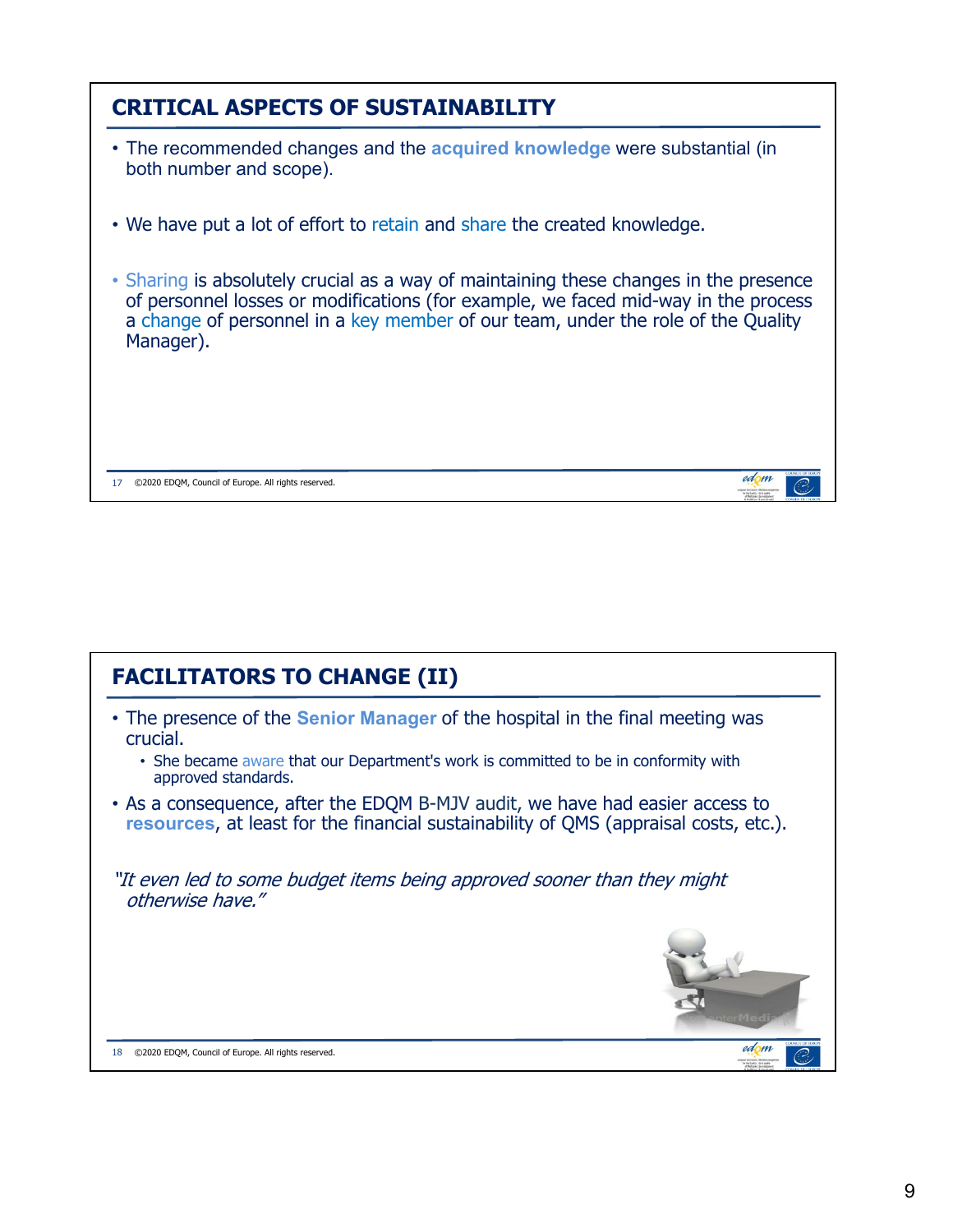

| <b>NET GAIN</b>                                                                                                                                |
|------------------------------------------------------------------------------------------------------------------------------------------------|
| The audit was of highest caliber. We recognize:                                                                                                |
| • The profound changes that have already occurred or are in the process of still<br>being implemented to our QMS.                              |
| • the need of consistent efforts to sustain and share the acquired knowledge among<br>all the personnel.                                       |
| • the awareness of the hospital's managerial system about the necessity to expand<br>QMS in the interconnected departments of the organization |
|                                                                                                                                                |
|                                                                                                                                                |
| edom<br>©2020 EDQM, Council of Europe. All rights reserved.<br>20                                                                              |